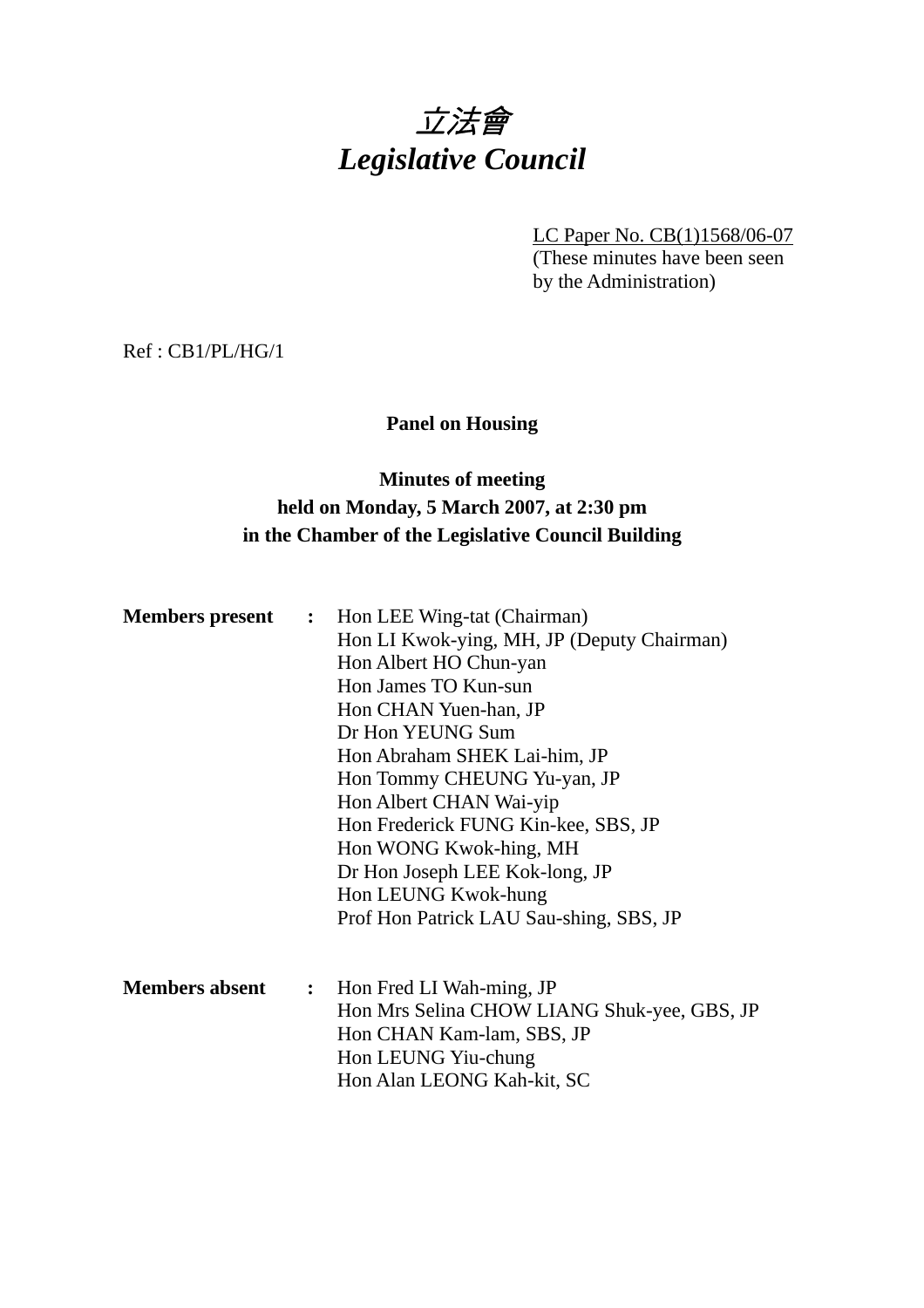- 2 -

**Public officers :** Agenda Item IV  **attending** 

Mr Thomas C Y CHAN, JP Permanent Secretary for Housing, Planning and Lands (Housing) Mr LAU Kai-hung, JP Deputy Director (Estate Management), Housing Department Mrs Janet TSANG LEE Kit-ying Chief Manager/Management (Support Services 2) Housing Department Agenda Item V Mr Thomas C Y CHAN, JP Permanent Secretary for Housing, Planning and Lands (Housing) Miss Mary CHOW Shuk-ching, JP Deputy Secretary for Housing, Planning and Lands (Housing) Mr Carlson CHAN Assistant Director (Strategic Planning) Housing Department Agenda Item VI Mr Kenneth MAK Ching-yu, JP

Deputy Director (Corporate Services) Housing Department

Ms Ada FUNG Yin-suen, JP Deputy Director (Development & Construction) Housing Department

- **Clerk in attendance :** Ms Connie SZETO Chief Council Secretary (1)6
- **Staff in attendance :** Ms Annette LAM Senior Council Secretary (1)3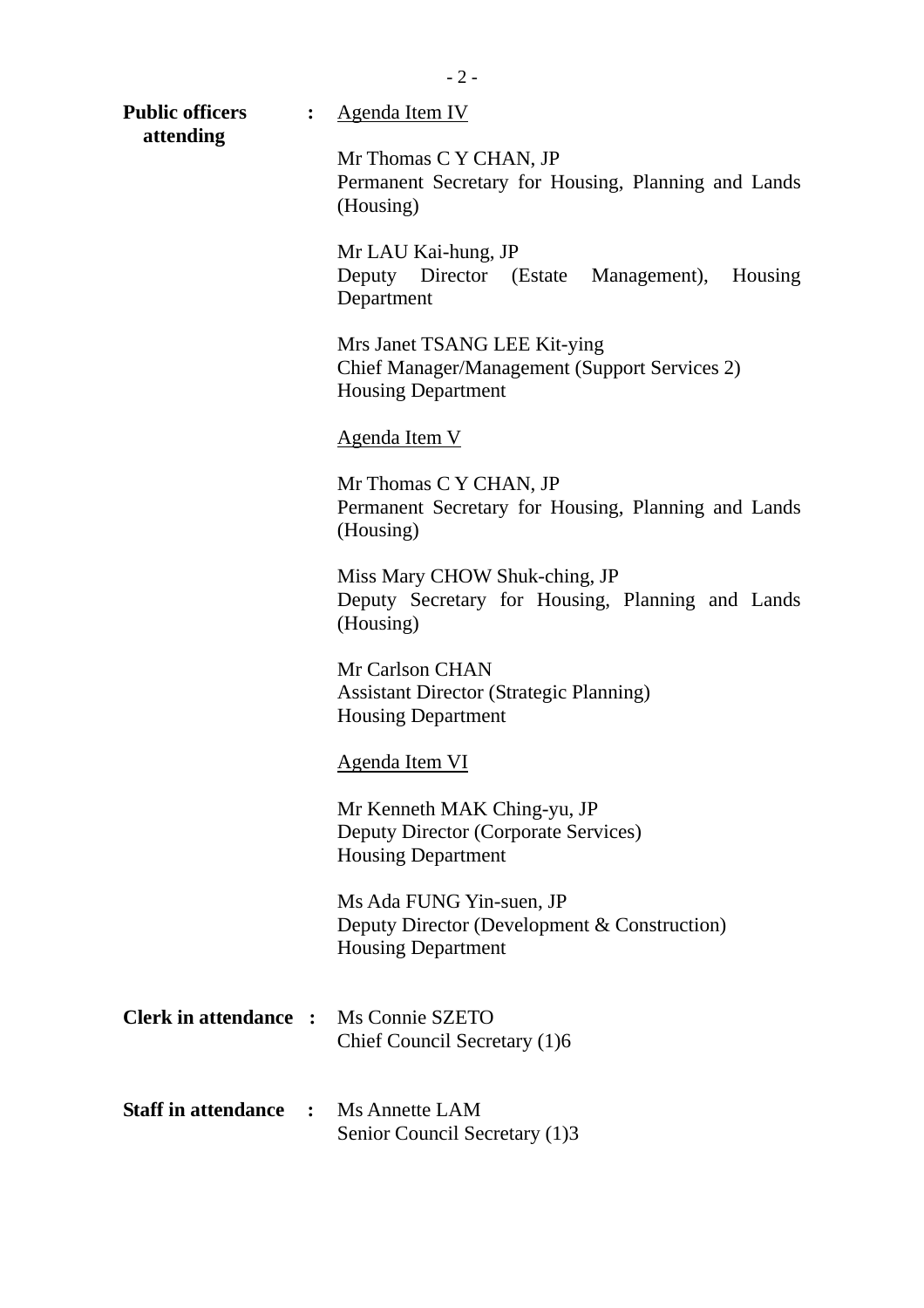### Ms Sarah YUEN Senior Council Secretary (1)6

Ms Michelle NIEN Legislative Assistant (1)9

#### **I Confirmation of minutes**  Action

| (LC Paper No. CB(1)1013/06-07 |  |                  |  | -- Minutes of meeting on |  |
|-------------------------------|--|------------------|--|--------------------------|--|
|                               |  | 4 December 2006) |  |                          |  |

The minutes of the meeting held on 4 December 2006 were confirmed.

### **II Information papers issued since last meeting**  (LC Paper No. CB(1)896/06-07(01) *(issued via e-mail)*  -- Land Registry Statistics LC Paper No. CB(1)899/06-07(01) -- Letter dated 11 January 2007 from Hon Albert HO Chun-yan and Dr Hon YEUNG Sum to the Chairman on calculation of floor area in the sale arrangements for uncompleted first-hand residential units)

2. Members noted that the above information papers had been issued since the last regular meeting held on 5 February 2007.

## **III Items for discussion at the next meeting**   $(LC$  Paper No.  $CB(1)1012/06-07(01)$  -- List of outstanding items for discussion

LC Paper No.  $CB(1)1012/06-07(02)$  -- List of follow-up actions)

3. Members noted that the Administration had not proposed any items for discussion at the next regular meeting to be held on Monday, 2 April 2007, at 2:30 pm. As proposed by Dr YEUNG Sum and Mr James TO, members agreed to schedule the item on "Disclosure of saleable area in sales description for residential properties" for discussion at the next meeting. The discussion would cover recent public concerns about practices of some developers to include common areas and auxiliary facilities in the calculation of saleable area when putting up residential properties for sale, and members' concerns about the lack of a definition on "saleable area" and standardized calculation method in measuring floor space for residential units as well as possible loopholes that developers could "inflate" saleable area to make more profits. Members agreed to invite The Hong Kong Institute of Surveyors, the Real Estate Developers Association of Hong Kong, the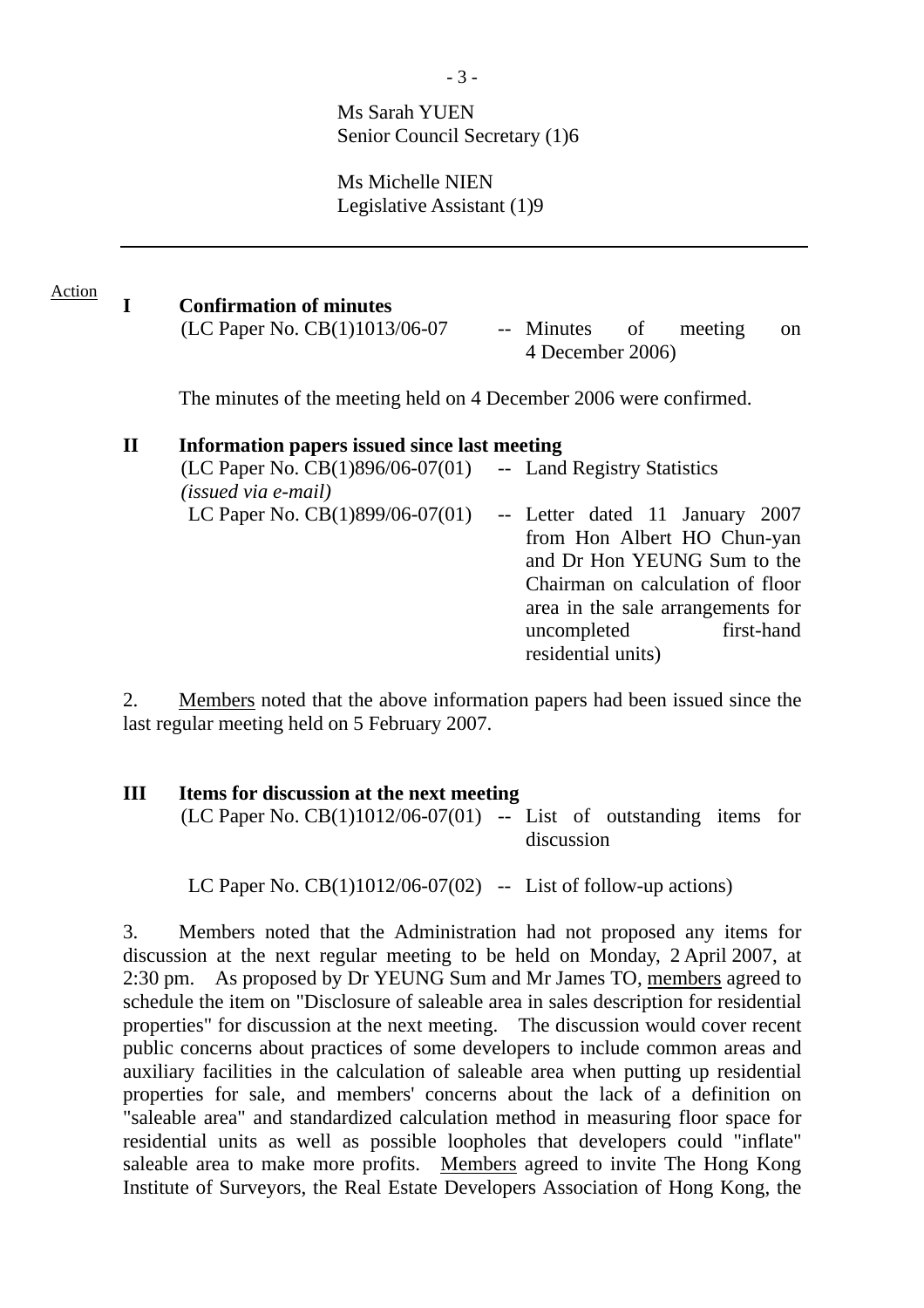Consumer Council and the Estate Agents Authority to attend the meeting for the item.

4. The Chairman reminded members that a special meeting had been scheduled for Friday, 13 April 2007, at 8:30 am to meet with the Administration and The Link Management Limited (The Link) to discuss issues related to the provision and management of retail and car-parking (RC) facilities in public housing estates after the divestment of the facilities by the Housing Authority (HA).

### **IV Policy on under-occupation in public rental housing**

(LC Paper No.  $CB(1)1012/06-07(03)$  -- Information paper provided by the Administration)

5. At the invitation of the Chairman, the Permanent Secretary for Housing, Planning and Lands (Housing) (PSH) briefed members on the situation of under-occupation among tenants of public rental housing (PRH) estates, the difficulties encountered in handling under-occupation cases, and the proposed way forward in tackling the issue. PSH advised that the under-occupation standards varied with different household sizes and under the existing tenancy agreement, an under-occupied household had to move to a PRH flat of a size which the Housing Authority (HA) considered appropriate. There were a total of 31 700 cases of under-occupation in 2006 which was more than double the number of cases in 2000. The majority (nearly 90%) of the cases in 2006 were 1-or 2-person households. Among them about 40% consisted entirely of elderly residents. However, the progress of transfers of under-occupied households had been impeded by the inadequate supply of 1-or 2-person flats. Moreover, most of the households were unwilling to move to other districts because of unfamiliar living environment. In approaching the issue of under-occupation, PSH said that the Administration intended to put elderly tenants and households with disabled members at the bottom of the list of under-occupied households to be transferred, to take into account the keen demand for small PRH flats in planning new public housing projects, and to review the under-occupation standards in due course.

### Discussion

### *Difficulties in handling under-occupation and measures to address the issue*

6. Mr WONG Kwok-hing called on the Administration to adopt a more flexible approach in handling under-occupation cases, particularly those involving elderly residents. He pointed out that on top of the psychological stress caused by a change in environment, transfer to a smaller unit could also add to the financial burden of the household as the existing furniture and electrical appliances might not fit in the smaller unit.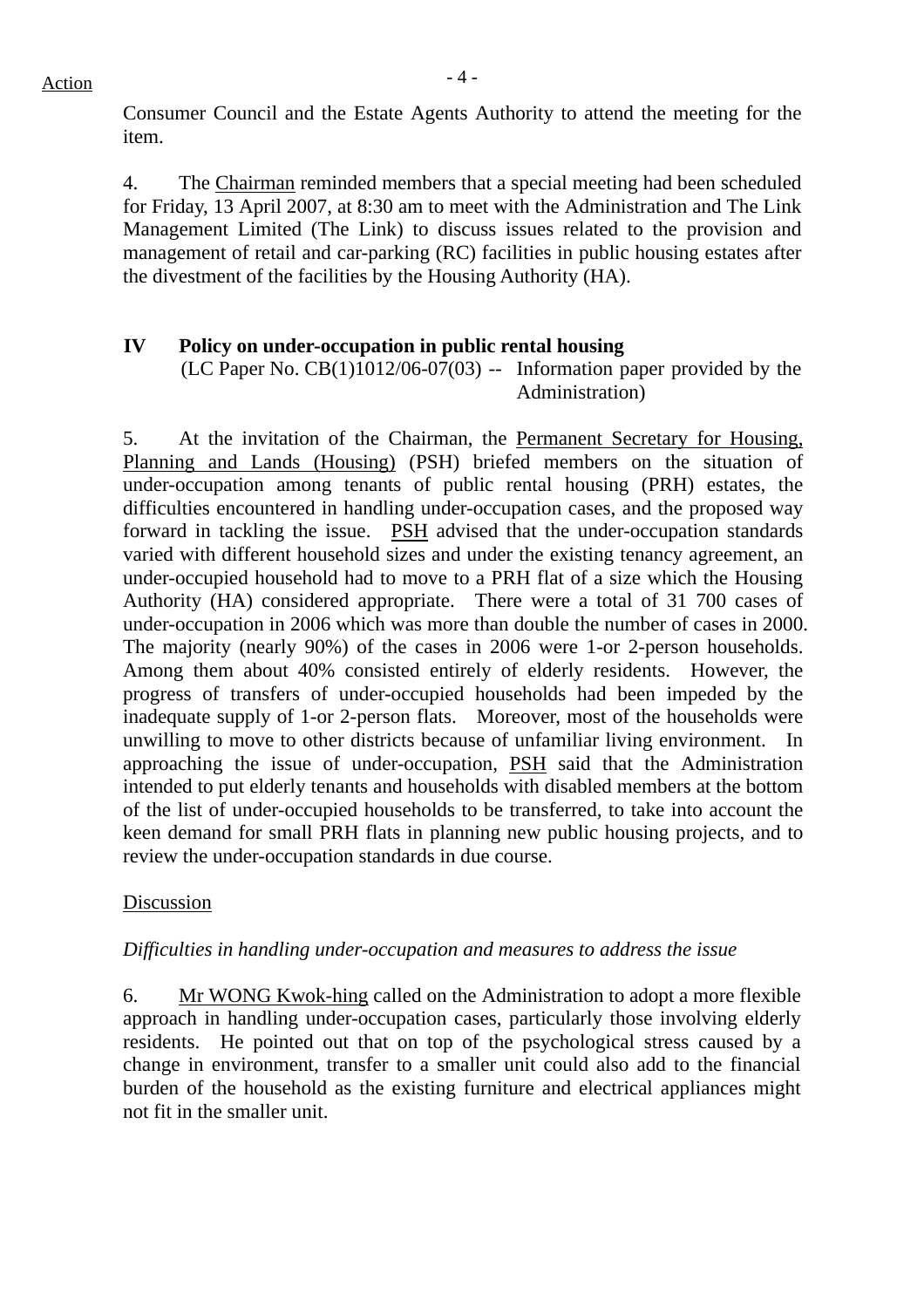7. Sharing the concern, Dr YEUNG Sum cautioned against a strict application of the under-occupation standards, particularly when dealing with elderly residents. While agreeing that a removal allowance would help ease the financial burden of relocation, he stressed the importance of taking care of the social, psychological and physical needs of the elderly in the process, such as having to adjust to a new environment and being cut off from their familiar social support network. He urged the Administration to adopt a flexible approach in arranging transfers. The Administration should also make every effort to arrange transfer within the same estate or failing that, in the neighbouring estate in the same locality/district.

8. Mr Albert HO considered that under-occupied households with family members suffering from disabilities or chronic illness deserved special treatment and suggested that the Administration should consider relaxing the under-occupation standard for these households taking into account these tenants' need for larger living space. Given that the decline in demand for large PRH flats as there were relatively few large families on the Waiting List, Mr HO was of the view that it would be more expedient to allow PRH tenants more generous living space than to have larger flats vacant with no rental income. In this connection, Mr LI Kwok-ying shared the view that the elderly and physically handicapped tenants, especially those wheelchair-bound or in need of walking aid, should be allowed a larger living space to facilitate their activities inside the flats.

9. On concerns about the problems faced by the elderly and disabled under-occupied tenants, PSH said that the Administration well recognized their special needs and agreed that they warranted special consideration and treatment. He affirmed the guiding principle that elderly tenants and households with disabled members would come last on the list of under-occupied households to be transferred. On arranging transfers, consideration would be given to providing removal allowance to ease tenants' financial burden in transferring to other flats, and the Administration would take vigorous measures to address tenants' adjustment problem arising from moving to a new environment. PSH stressed that the Administration had all along been exercising flexibility in handling cases involving the elderly and the disabled. Subject to the availability of suitable units and where justified, transfers within the same estate or within the same district would be arranged whenever possible to ease the stress on the tenants and to avoid upsetting their routine social and recreational activities. The Administration would continue with its efforts in this regard. Regarding the concern about the under-occupation standard for the elderly and physically disabled tenants, the Deputy Director (Estate Management), Housing Department (DD(EM)/HD) assured members that the allocation standard for these people, especially those with movement difficulties, was relatively relaxed and more generous compared with other PRH tenants.

10. Mr CHAN Wai-yip noted that there were different types of under-occupied households. Some consisted entirely of elderly residents, some were 1- or 2-person households of young adults or divorced persons. He was of the view that different types of under-occupied households should have different treatment appropriate to their specific circumstances. He urged HA to review policy in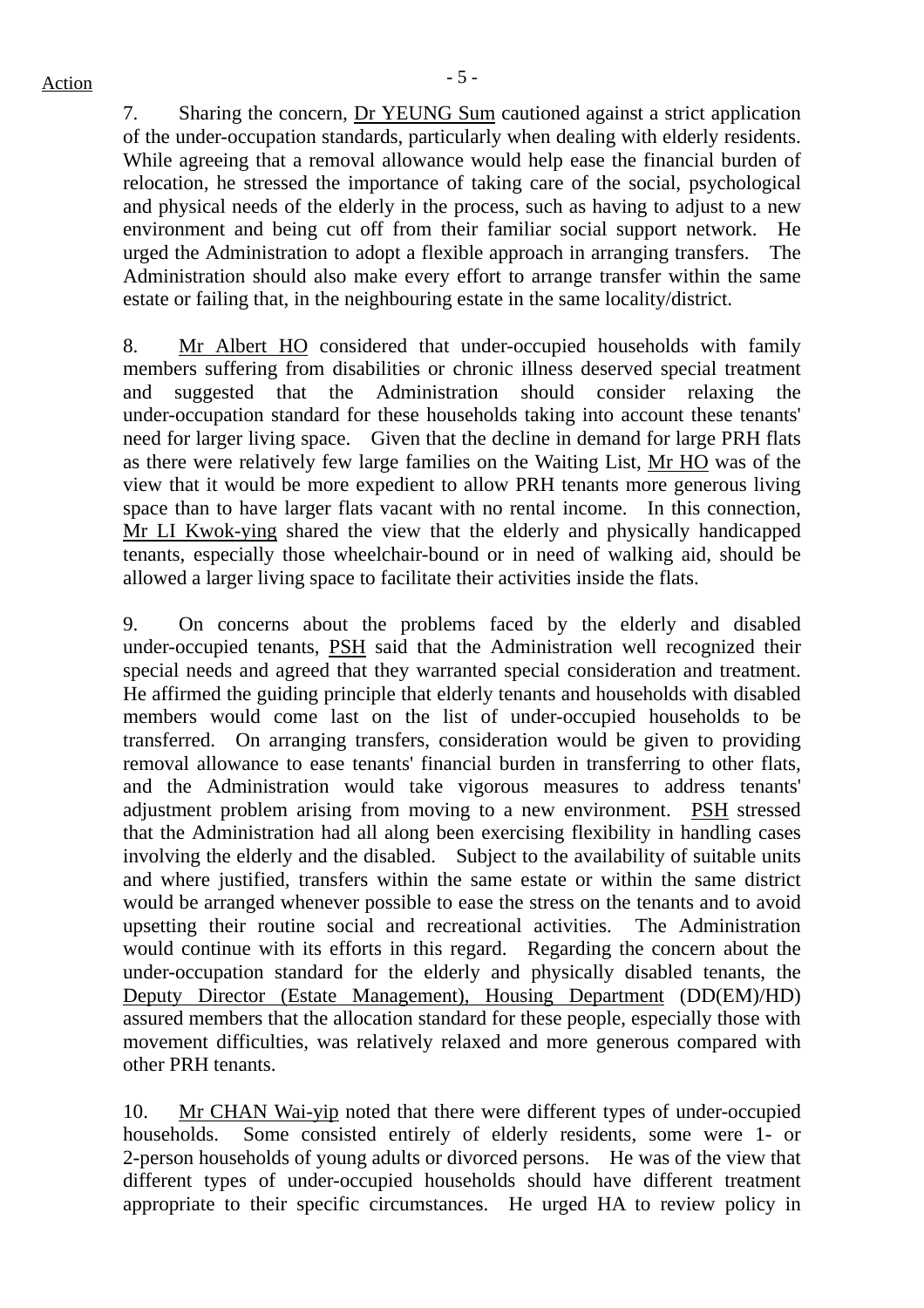respect of different types of under-occupied households and set out clear guidelines for frontline staff to follow when handling cases. Pointing out that HA had relaxed the allocation standards in renting out the larger flats in Tin Shui Wai and Tung Chung to families with fewer members, Mr CHAN was concerned that these households could become under-occupied upon a small change in the number of their family members. He considered that these households should be given special treatment and suggested the Administration to consider using the number of household members instead of floor area as the criteria in defining under-occupation for these households. For instance, consideration could be given to treating a household as under-occupied when half of the members had moved out. Concurring with Mr CHAN Wai-yip's view that different treatment should apply to different types of under-occupied households, Pro Patrick LAU enquired about the breakdowns of 37 100 under-occupied households by various types.

11. In response,  $DD(EM)/HD$  said that the Administration was well aware of the higher allocation standards for PRH flats in Tin Shui Wai and Tung Chung. He emphasized that the under-occupation standards for PRH flats, including those in Tin Shui Wai and Tung Chung, were more generous than the maximum allocation standards. On the breakdown of the 37 100 under-occupied households, He advised that around 12 000 households consisted entirely of elderly, around 9 300 had elderly family members, the remaining 10 300 were households with no elderly or physically disabled members. He pointed out that as nearly 70% of the applicants on the Waiting List were 1- or 2-person families, the acute shortage of small flats would be further aggravated and the 20 500 new small flats that would be available by 2009 would not be sufficient for accommodating the transfer of all under-occupied households. As such, he reiterated the guiding principles that elderly tenants and households with disabled members would be the last on the under-occupation transfer list. HA's brainstorming session held in February 2007 had affirmed the guiding principles in tackling the issue of under-occupation in PRH. To uphold the principle of equitable allocation of PRH resources, transfer arrangements would first target at the 10 300 under-occupied households with no elderly or physically disabled, thus releasing the flats for allocation to applicants on the Waiting List.

### *Allocation and transfer policies to foster social harmony*

12. Pointing out that the current under-occupation standards had been introduced for over 15 years, Mr WONG Kwok-hing expressed concern that the standards could not meet the present day needs and enquired whether the Administration had a specific plan and time-table to review the standards.

13. In response, PSH said that the current under-occupation standards were established in 1992 when the Harmony PRH flats were introduced. Having regard to the substantial increase in the average living space allocated to PRH tenants from 6.9 square metres per person in 1986 to 12.1 square metres per person at present, HA had planned to review the standards in due course.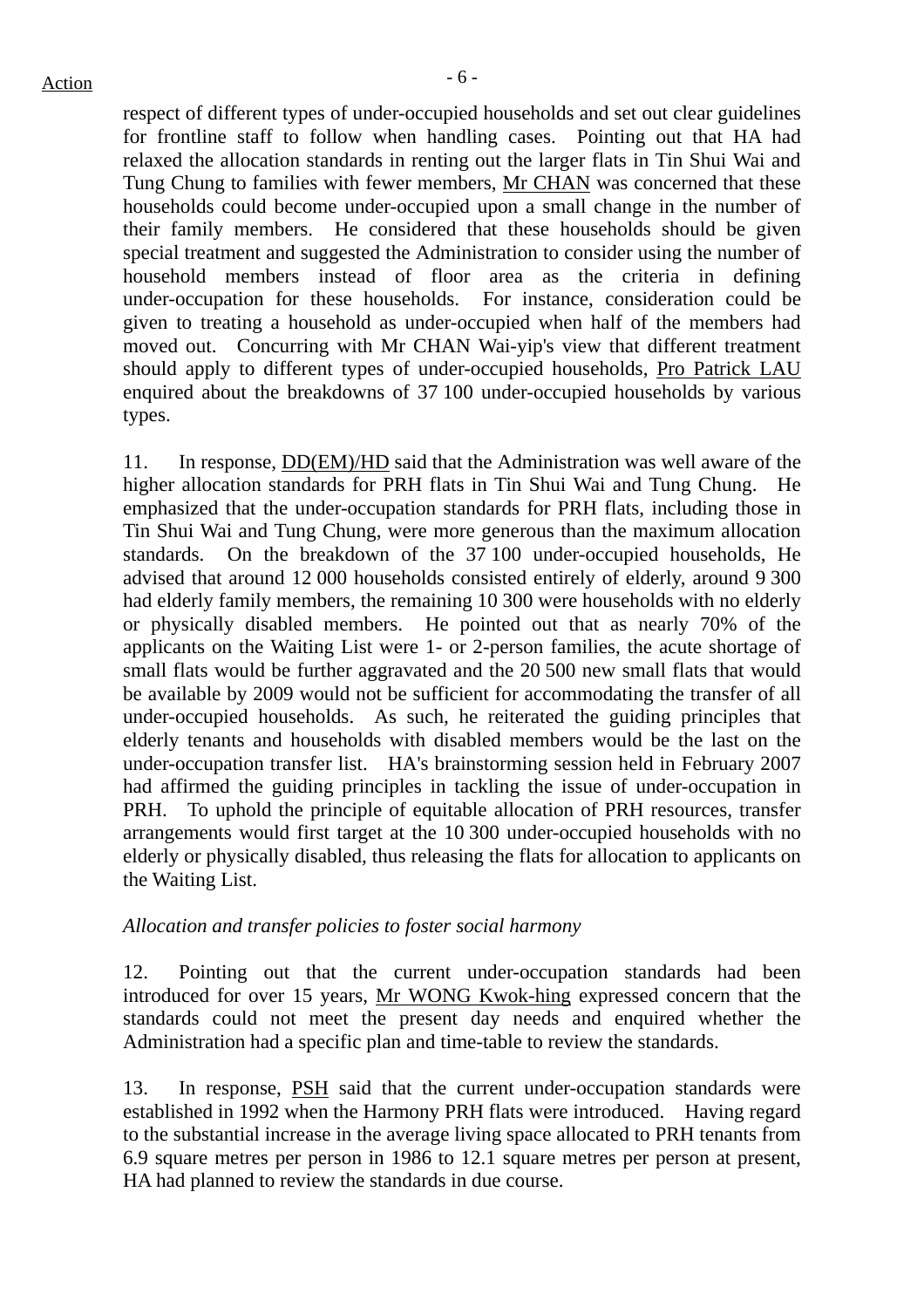14. Mr WONG Kwok-hing pointed out that although the younger generation of PRH tenants were willing to live with their parents to take care of them, very often they had chosen to move out due to concern about their total household income exceeding the prescribed income limits, thus rendering them as "well-off" tenants and requiring them to pay additional rents. In this connection, Mr WONG considered that the Administration should devise measures to encourage and facilitate the younger generation to live with their elderly parents or to live nearby so as to take care and support their parents. In his view, an extended family with married children living with their elderly parents taking up a larger unit would help reduce the vacancy rate of larger flats, ease the shortage in 1- or 2-person flats, and address the problem of under-occupation. Referring to the 2006-07 Policy Address in which the Chief Executive had pledged to strengthen family-based support network in promoting a harmonious community, Mr WONG asked about measures the Administration would draw up for implementing the new initiative in the PRH programme.

15. Noting the diminishing demand for larger units and the growing demand for smaller units, Dr YEUNG Sum suggested that the married children of elderly PRH tenants willing to share accommodation with their parents should be allowed to be added to the household. For married children who preferred separate accommodation, consideration should be given to allocating them PRH flats in the same estate or in the same district to facilitate caring and support for their parents.

16. Pointing out that due to subsequent moving out, decease, marriage, or emigration of some family members, old estates of more than 20 years would likely had a larger number of under-occupied households, Mr LI Kwok-ying called on the Administration to put in place appropriate measures to facilitate transfer arrangements to further the Administration's objective of strengthening family-based support network in fostering a harmonious society.

17. Miss CHAN Yuen-han further suggested that the Administration should conduct survey to ascertain if the 10 300 under-occupied households with no elderly and physically disabled family members in fact had elderly parents who were also PRH tenants, so that those willing to live with or near their parents would be able to do so by way of addition to the household or through transfer arrangements.

18. In response, PSH informed members that in its February 2007 brain storming session, HA had examined how the existing measures encouraging PRH tenants and applicants to live with or near their elderly parents would be strengthened. In line with the Government's policy objective of fostering a harmonious society with caring family values, the Administration was actively examining measures, such as making relocation arrangements by way of addition to the household or allocation of a separate nearby unit. Subject to the availability of suitable units, discretion would be exercised in considering applications by PRH tenants residing in remote areas to live with their elderly parents in urban public housing estates, and also in considering applications for a separate public housing unit in the urban area in the same locality. PSH added that while this was an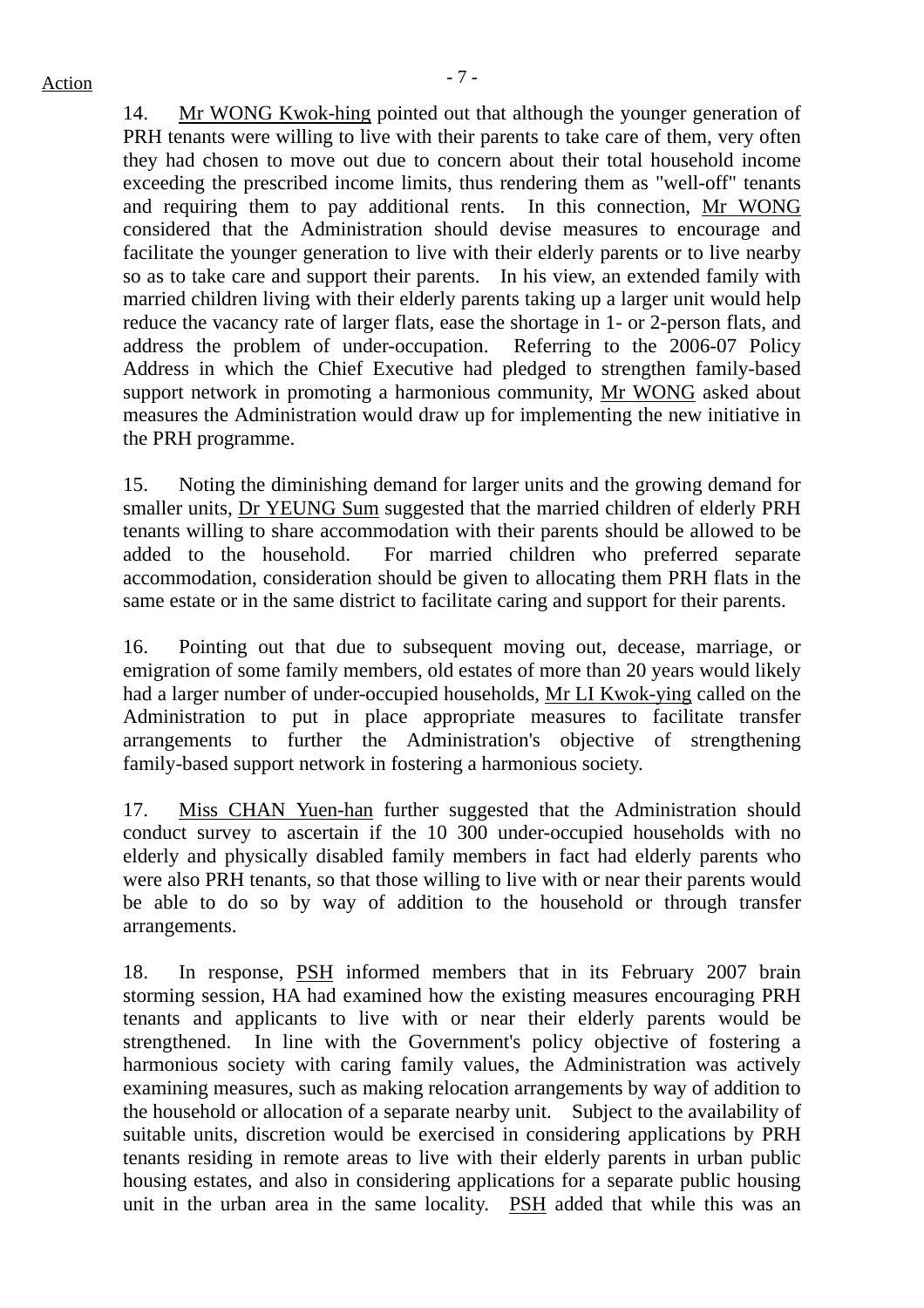$Action$ 

interim measure to solve the problem of under-occupation, the long-term solution to tackle the problem of inadequate supply of small units lied in building more such units, which would take some time. With about 20 000 odd new small flats becoming available by the year 2009, PSH said that the situation would be improved to a certain extent.

19. Mr Albert HO said that encouraging young families to live with their elderly parents would help reduce the vacancy rate of larger units and release small units for allocation to applicants on the Waiting List. Noting a vacancy rate of more than 1.5% for larger flats, Mr HO enquired about the Administration's measures to maximize the utilization of such units.

20. In reply, DD(EM)/HD informed members that nearly 70% of applicants on the Waiting List were 1- or 2-person families. With a vacancy rate of more than 1.5% and in view of the relatively few large families on the Waiting list, the larger flats recovered from under-occupied households would not be readily taken up, resulting in a loss of rental income and an increase in vacancy rate, particularly in the cases of older estates. He said that the Administration had indeed made successful transfer of married children to take up larger units with their elderly parents in the same housing estate, thereby releasing the small units for re-allocation under the Waiting List.

21. The Chairman expressed concern over recent media reports quoting Housing Department's internal source of information on the policy on under-occupation. He pointed out that the media reports and subsequent discussions on the issue had aroused much public concern and worries among the under-occupied elderly PRH tenants that they would be forced to move out from their existing flats. Noting the policy stance that the 10 300 under-occupied households with no elderly and physically disabled would be the first category to be transferred, and considering the acute shortage of small units plus the limited supply at the rate of 500 households a year, the Chairman pointed out that it would take up some 20 years before the time came for the transfer of under-occupied households with elderly and physically disabled members. As such, he urged the Administration to issue a policy statement to clarify the issue on under-occupation, to remove any public misunderstanding, and to allay the anxiety among elderly tenants. While acknowledging the need to safeguard against any possible abuse of the system and to ensure proper use of public housing resources, the Chairman hoped that applications for transfer from married children to live with or living near their elderly parents should be handled with flexibility and be accorded priority. He also urged the Administration to draw up strategic plans and measures as soon as possible to encourage and facilitate married children to live with or near their elderly parents.

22. Sharing members' views, Mr Tommy CHEUNG called on the Administration to announce in clear terms its long term policy on under-occupation to remove any public misunderstanding and concern about making forced transfers of households consisted entirely elderly tenants.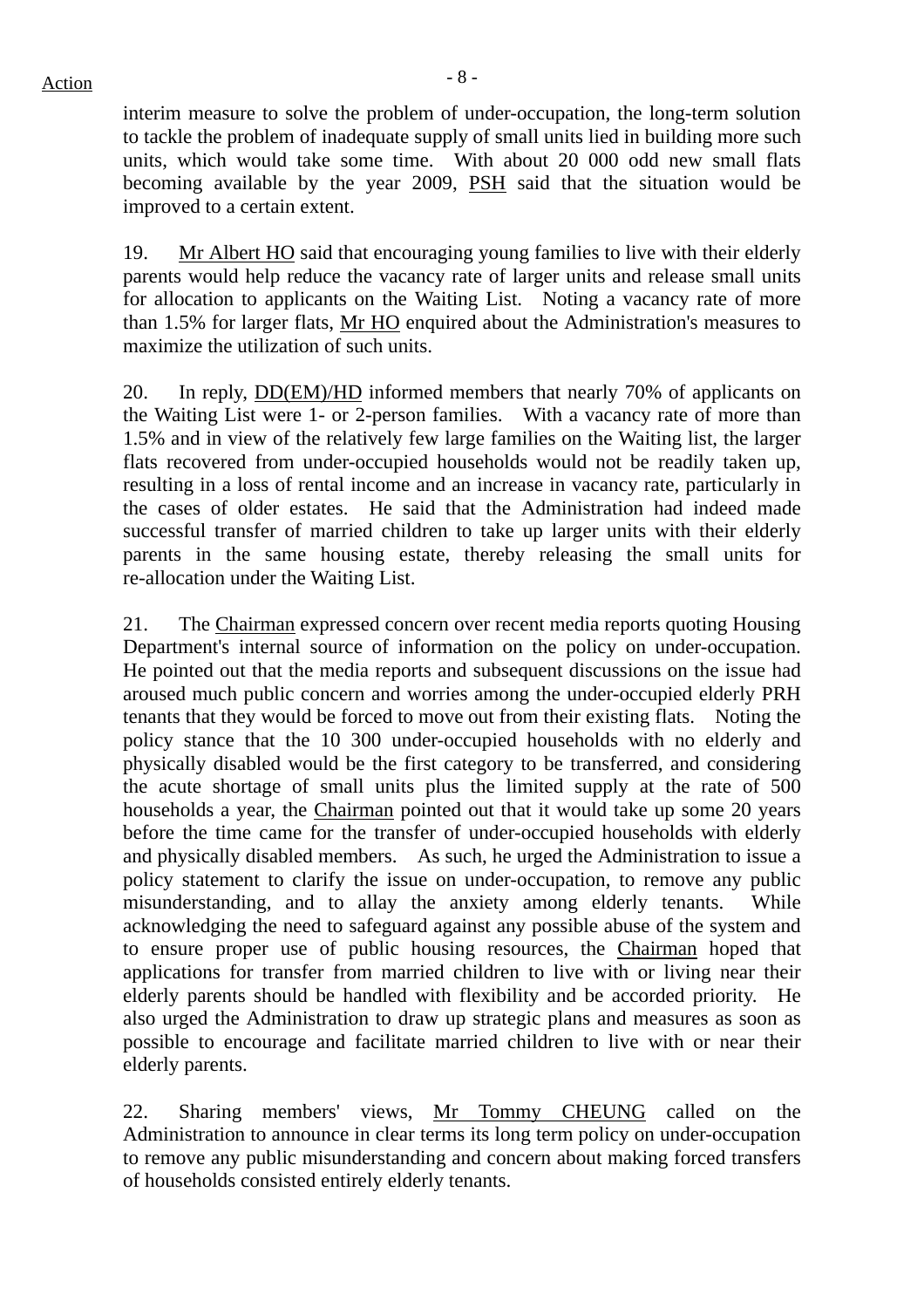23. In response, PSH assured members that the Administration would review the policy on under-occupation and measures to facilitate and encourage young families to live with or near their elderly parents in parallel with a view to working out measures in tackling related issues in a comprehensive manner. It was envisaged that preliminary proposals in this regard would be available for discussion by HA in three months. Following the formulation of strategic plans, consultation with the Estate Management Advisory Committee (EMAC) would be conducted as soon as possible. Clear guidelines would be announced upon the finalization of the measures to promote public understanding and to ease public concern.

### *Consultation*

24. Mr LEUNG Kwok-hung enquired whether PRH tenants and the District Councils would be consulted on the guiding principles and strategies for tackling the issue of under-occupation and the details, including the channels of consultation, time-table of consultation, and the number of consultation sessions to be conducted. DD(EM)/HD said that details of consultation would be drawn up in due course. He advised that the Administration would, as a usual practice in the case of any major policy, consult EMAC before finalizing the details for implementing the policy on under-occupation. Regarding Mr LEUNG's query about the representativeness of EMAC, DD(EM)/HD clarified that EMAC comprised the Chairman or elected representative from each Mutual Aid Committee in the estate and elected District Council members whose constituencies covered the estate. He said that the existing some 130 EMACs with their elected members were representative and could adequately reflect PRH residents' views. Mr LEUNG remained unconvinced and opined that the 18 District Councils should be consulted on the matter.

### Conclusion

25. The Chairman urged the Administration to take note of members' concerns and views expressed at the meeting. He said that the Panel would discuss proposals to encourage PRH tenants and applicants to live with their elderly parents and the results of the review on under-occupation policy when the details were available.

#### **V Review of income and asset limits for Waiting List applicants**   $\sum_{n=0}^{\infty}$  (D(1)1012/06-07(04) -- Information paper provided by

|                                    | (LC Paper No. CB(1)1012/06-07(04) -- Information paper provided by |
|------------------------------------|--------------------------------------------------------------------|
|                                    | the Administration                                                 |
| LC Paper No. $CB(1)1012/06-07(05)$ | -- Background brief on income and                                  |
|                                    | asset limits for Waiting List                                      |
|                                    | applicants for public rental                                       |
|                                    | housing prepared by the                                            |
|                                    | Legislative Council Secretariat)                                   |
|                                    |                                                                    |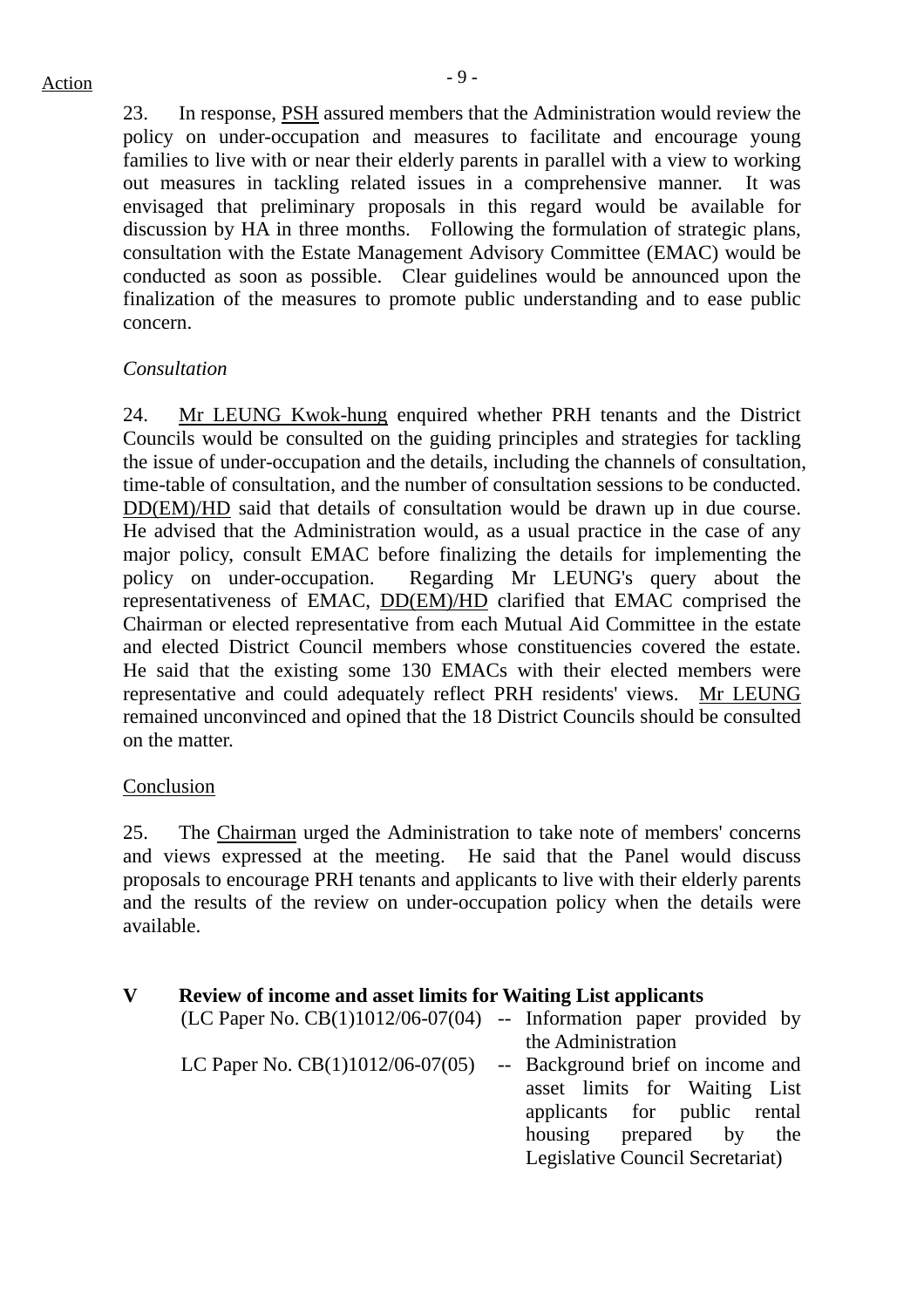### Briefing by the Administration

26. At the Chairman's invitation, PSH briefed members on the findings of the review of the Waiting List (WL) income and asset limits for 2007-2008 (the Review). Members noted that results of the Review indicated that the WL income and asset limits for 2007-2008 would increase by an average of 5.2% and 1.8% respectively over those for 2006-2007. Some 119 600 non-owner occupied households in the private sector would thus become eligible for public rental housing (PRH), up 2 700 from the current 116 900 households. PSH also pointed out that amongst all the households, only the projected income limit for three-person households showed a slight decline of \$100 to \$12,000. This was largely attributable to the drop in the size of the "reference flat" and in the non-housing expenditure of three-person households as reflected in the 2004-2005 Household Expenditure Survey (HES) conducted by the Census and Statistics Department (C&SD). However, given that the extent of downward adjustment so assessed was relatively small and not in line with the general trend for other households, it was recommended that the income limit for 3-person households be maintained at \$12,100. He further informed members that the findings of the Review would be considered by HA's Subsidized Housing Committee (SHC) on 12 March 2007 and subject to SHC's endorsement, the new limits would be effective on 1 April 2007.

27. The Assistant Director of Housing (Strategic Planning) (AD of H (SP)) then gave a power-point presentation on details of the Review, including its background, the mechanism for setting the WL income and asset limits, and the projected and proposed WL income and asset limits for 2007-2008. Members noted that assessment of the WL income and asset limits was mainly affected by the movement in the Consumer Price Index (A) (CPI(A)), private rentals and the size of the "reference flats". The Review also adopted the latest household expenditure statistics from the 2004-2005 HES, which were released by C&SD in June 2006. In brief, the Review had revealed that:

- (a) Both the CPI(A) and private rentals had gone upwards since the last review in March 2006 in tandem with the general economic trend;
- (b) The size of the "reference flats" had dropped as the problem of an excess supply of large PRH flats continued to diminish; and
- (c) The findings of the 2004-2005 HES had indicated that there was a notable change in the expenditure pattern of different households over the past few years. Compared with the 1999-2000 HES, there was a marked increase in the non-housing expenditure of two-person households and a slight drop among three-person and four-person households.

(*Post-meeting note*: The power-point presentation materials were circulated to members vide LC Paper No. CB(1)1073/06-07 by e-mail on 6 March 2007.)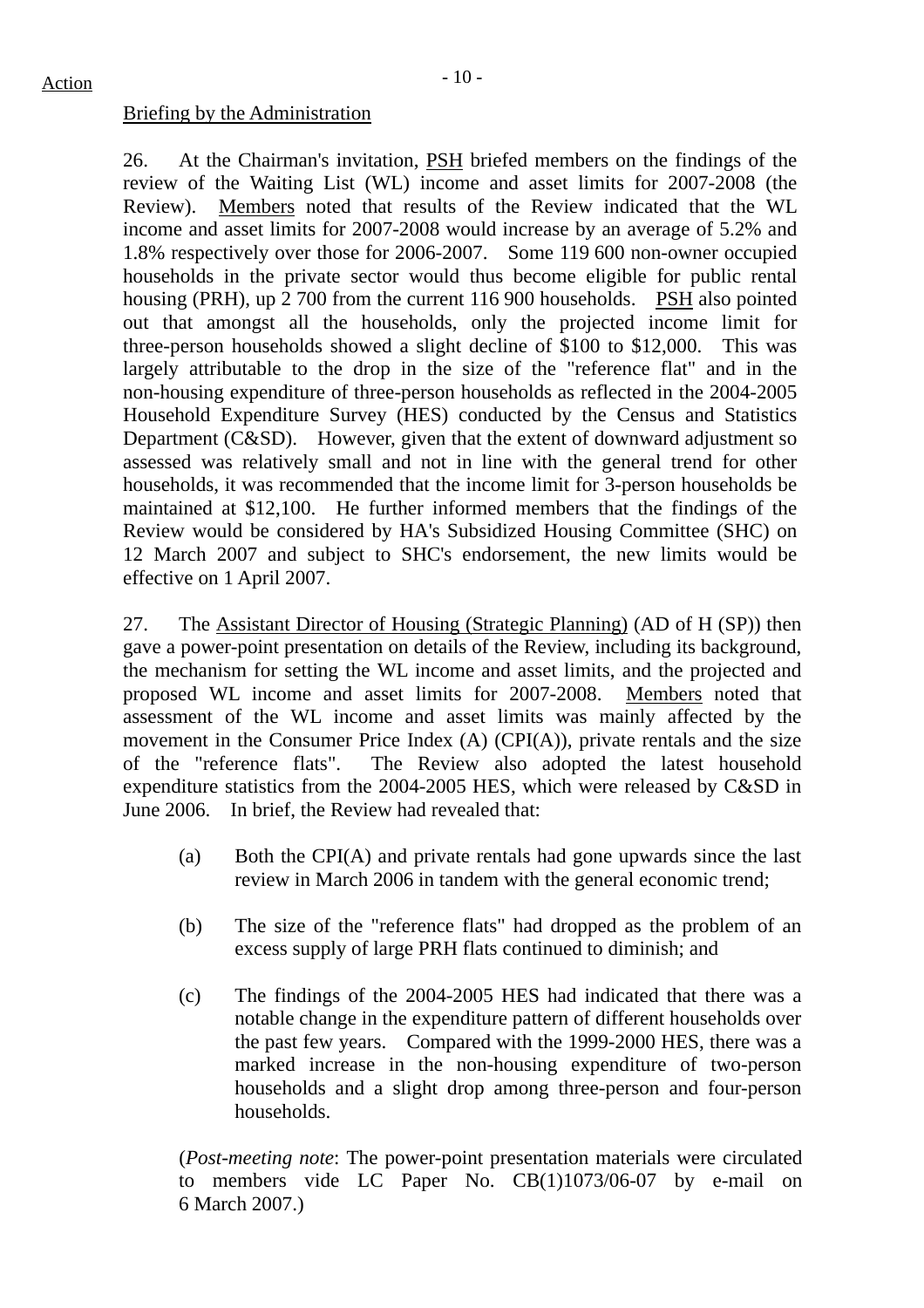### Discussion

### *General comments*

28. Mr WONG Kwok-hing expressed the following concerns about the Review:

- (a) That the Review was based on data from the 2004-2005 HES. It was unfair to WL applicants as adoption of the above outdated data might render some households ineligible for PRH;
- (b) That the proposed WL income and asset limits for 2007-2008 were unacceptable and adjustments were inconsistent for households of different sizes. According to information given in Annex C to the Administration's paper (LC Paper No CB(1)1012/06-07(04)), only the WL income limit of the 2-person household had been increased, whereas those for 1-person, 3-person and 4-person households had seen no increase at all; and
- (c) That proposed increases in the WL asset limits for 2007-2008 seemed both haphazard and inconsistent across different household sizes.

29. Addressing Mr WONG Kwok-hing's concerns above, AD of H(SP) made the following points:

- (a) C&SD only conducted the HES every five years. The results of the 2004-2005 HES were the latest figures available for compiling the Review. The household expenditures obtained from the 2004-2005 HES had been adjusted using the latest CPI(A) (excluding housing cost) since 2004-2005;
- (b) The mission of HA was to provide subsidized PRH to families in genuine need, i.e., those who could not afford renting accommodation in the private market. Eligibility for PRH was therefore defined by measuring the amount of household income required for renting private accommodation comparable to PRH while meeting other non-housing expenditure. As a result, assessment of the WL income and asset limits had to give regard to the movement in the CPI(A), private rentals and the size of the "reference flats". The proposed WL income and asset limits for 2007-2008 had reflected the changes in these areas, in particular the trends mentioned in paragraphs (a) and (b) above; and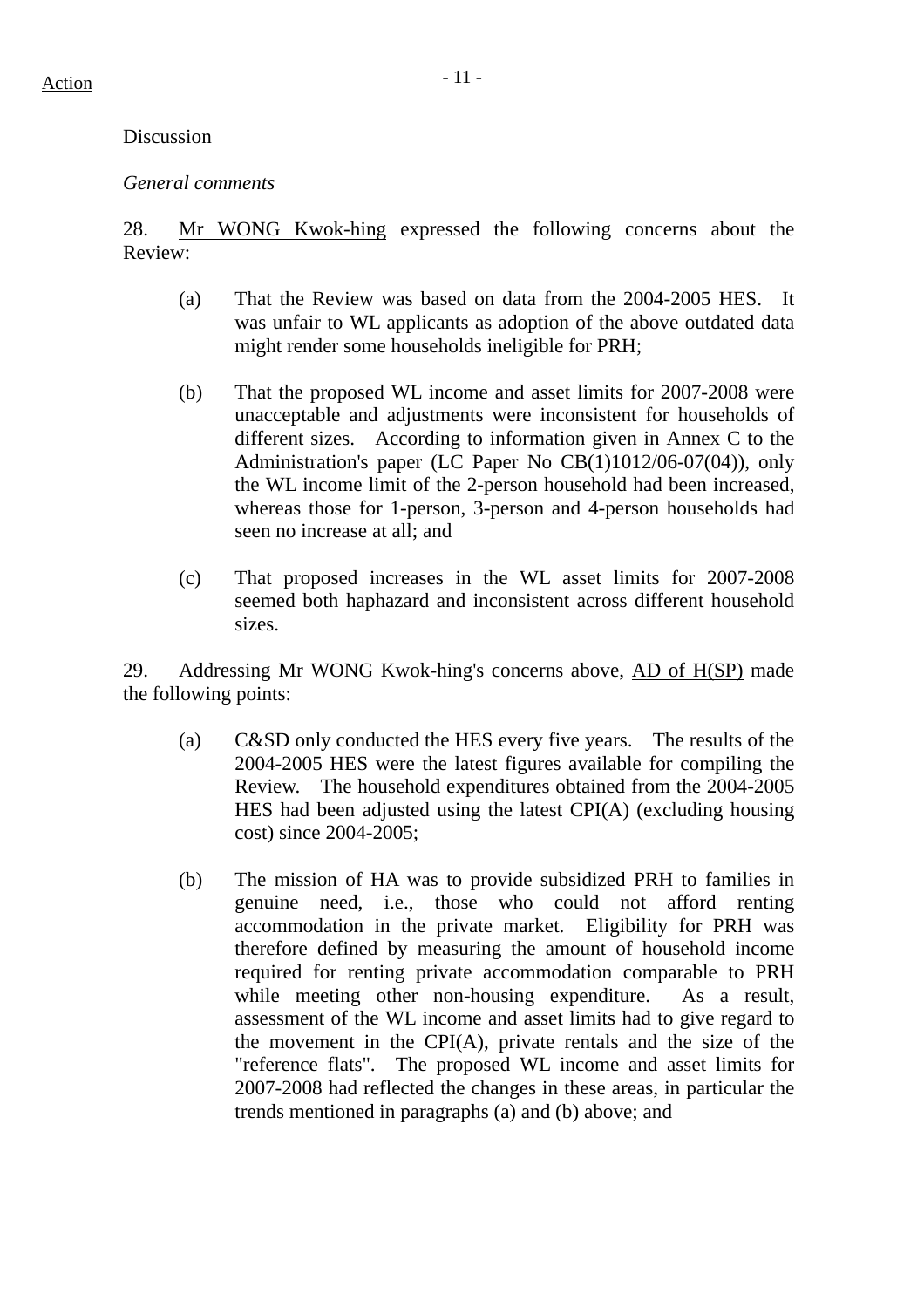### $Action$

(c) As indicated in the paper, the income and asset limits for 2007-2008 would be increased by an average of 5.2% and 1.8% respectively over those for 2006-2007. As a result, some 119 600 non-owner occupied households in the private sector (31.7%) would be eligible for PRH, up 2 700 from the current 116 900 households (31%). If households that might split from existing PRH tenants, Home Ownership Scheme (HOS)/Private Sector Participation Scheme owners or owner-occupied households in the private sector were taken into account, the number of households eligible for PRH would be much higher.

30. Mr LEUNG Kwok-hung expressed concern about the stringent WL income and asset limits for 2006-2007. He opined that this coupled with HA's decision to cease the construction of HOS flats, had inevitably rendered a certain number of persons unable to benefit from subsidized housing. Furthermore, PRH tenants would be deprived of the opportunity to improve their living conditions through HOS. This would in turn affect the release of PRH units for re-allocation to WL families. Mr LEUNG urged the Administration to consider reviewing the policies concerned to address the housing needs of the persons he highlighted above.

### *The income limits*

31. Mr Albert HO considered it unfair that in working out the non-housing costs for the purpose of deriving the WL income limits, HA had failed to take into account that expenditures might vary greatly with the districts in which WL applicants lived. For example, people living in remote areas usually incurred higher travelling expenses. He also considered it undesirable that no regard had been paid to the hardships of certain households arising from rising costs on items including medical and supporting parents, in particular the medical expenses of people suffering from chronic illnesses. In calculating the non-housing costs for working out the WL income limits, Mr HO opined that the Administration should consider increasing the contingency provision from the present 5% to 10% of the total expenditure of the households to take into account the hardships of households arising from rising costs on items including medical and travelling expenses, and supporting parents. Moreover, in order to address the special circumstances of individual applicants, HA was urged to apply the WL limits with flexibility so that families in genuine need but failed to meet the limits could be eligible for PRH. The Chairman shared the views, and pointed out that the expenditure on medical insurance should also be taken into account if a mandatory medical insurance scheme was to be introduced in Hong Kong.

32. AD of H(SP) clarified that the non-housing costs used in the Review were in fact the "average" non-housing expenditure of the lower half expenditure group amongst tenant households in the private sector. It should also be noted that for people living in remote areas, the housing expenditure and some of their non-housing expenditure, such as on food, might be lower. He added that the coverage of the Household Expenditure Survey from which data was used in gauging the non-housing expenditure was territory-wide, and hence the different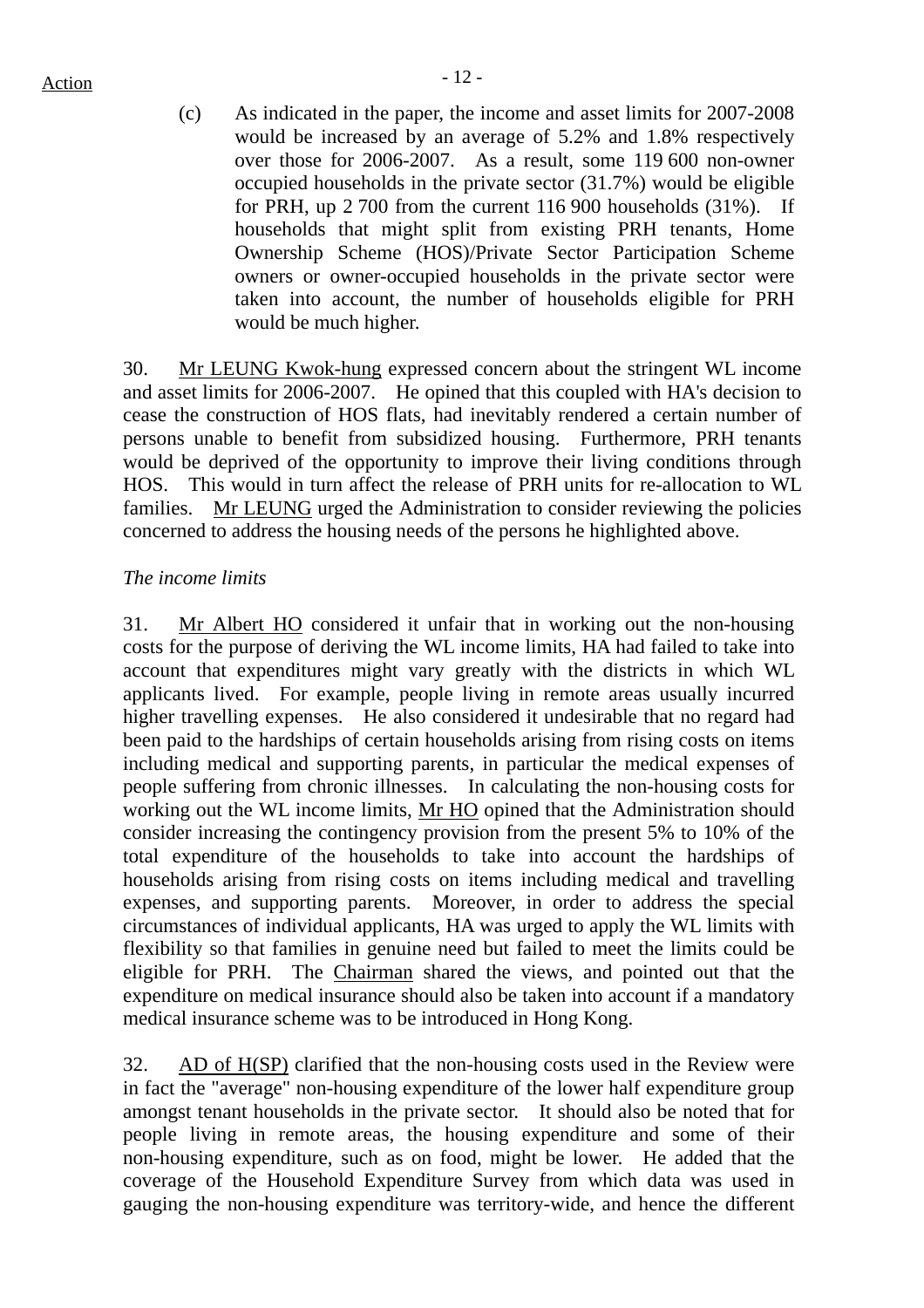non-housing costs of households living in different locations should have already been factored in.

33. On the concern about expenditure on non-housing components, AD of H(SP) explained that the current formula for calculating the WL income and asset limits had already covered expenditures on common items including education, medical and transportation, even less essential items such as overseas trips and petrol. Moreover, as compared to the old formula before the introduction of improvement measures in 2002 such as the provision for a 5% contingency money and the adoption of differential unit rents to take account of the housing expenditure of small households, the WL income limits had in fact already been relaxed up to 10% on average. As regards the concern about financial burden on households with members suffering from chronic illnesses, PSH said that special consideration for allocation of PRH would be given under Social Welfare Department (SWD)'s Compassionate Rehousing Scheme for these households. He took note of members' views expressed above and undertook to relay them for HA's consideration.

34. Mr Albert CHAN noted from information shown in Annex B to Appendix III of LC Paper No. CB(1)1012/06-07(05) that the housing expenditures of different households would take up one-third of their respective incomes, especially where small households were concerned, thereby imposing heavy financial burden on households in general. He considered it necessary for the Administration to increase the WL income limits to ensure that housing expenditure would not exceed one-fourth of a household's income, which was a common threshold adopted in overseas countries. In response, PSH pointed out that as the Administration understood, housing expenditure took up well over 30% of the total household income in many countries. Admin.

> 35. In response to Miss CHAN Yuen-han's enquiry about whether consideration would be given to relax the WL income limit for one-person households, AD of H(SP) confirmed that HA had no such plan because, although the relevant private rentals had gone upwards, the size of the reference flat of this type of households had dropped in the past three years. Thus, the housing costs of these households had also dropped. As such, while there was slight increase in non-housing costs for one-person households, the increase had been offset by the above drop.

> 36. The Chairman and Mr Frederick FUNG pointed out that while the Commission on Poverty (CP) had defined the "working poor" as a person with monthly income of \$5,600 or below, a two-person household with a total monthly income of \$11,200 would exceed the proposed WL income limit of \$10,800 for 2007-2008 and hence would become ineligible for PRH. They considered it unacceptable to the community at large that "working poor" would be denied PRH benefits. To address the concern, Mr FUNG saw a need for HA to improve co-ordination with other Government setups on the definition of the "working poor". Echoing the view, Dr YEUNG Sum stressed the need to harmonize the practices of different Government setups having regard that in the public mind, Government was a single entity.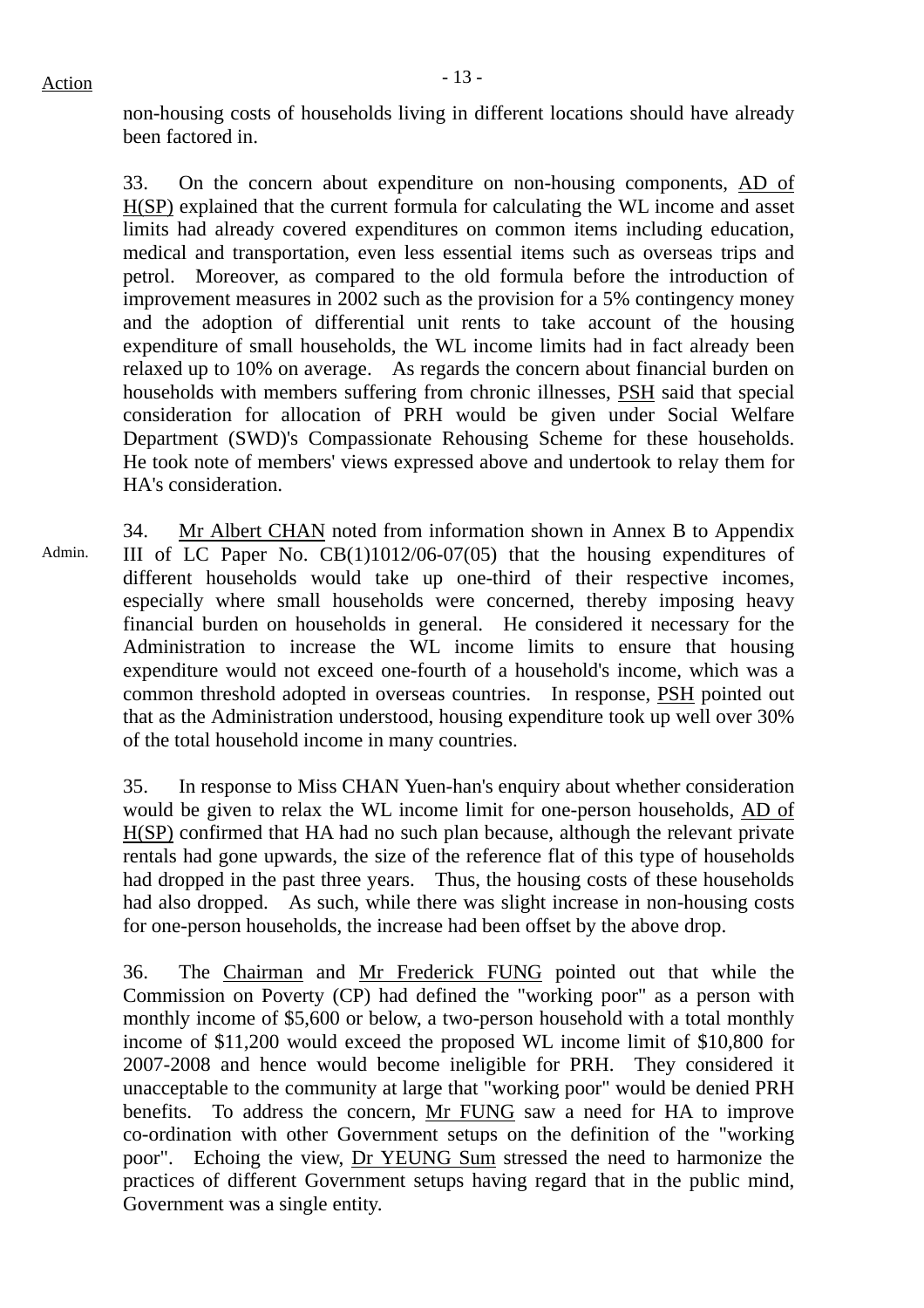37. In response, AD of H(SP) said that given the different groups targeted under various Government assistance schemes, the eligibility criteria for assistance would inevitably vary. He however pointed out that the mission of HA had all along been to provide subsidized PRH to families who could not afford renting accommodation in the private market. It should also be noted that, should a household be contributing 5% of its income under the Mandatory Provident Fund Scheme, the effective income limit for a two-person household for 2007-2008 would be \$11,368 instead of \$10,800.

38. Mr Frederick FUNG pointed out that notwithstanding the above higher effective income limit for a 2-person household, in the light of the CP's recommendation of implementing a pilot Transport Support Scheme (TSS) to provide a monthly \$600 transport allowance to the "working poor", a 2-person household eligible for TSS would become ineligible for PRH if the transport allowance was to be regarded as household income. He therefore urged the Administration to consider excluding the transport allowance under the proposed TSS from the household income when assessing the eligibility of the PRH applicants under WL income limits. In response, AD of H(SP) said that the TSS would be a pilot scheme implemented for half year only and the beneficiaries had to meet the criterion of living in remote areas and working across districts. He took note of Mr FUNG's suggestion and undertook to convey it for HA's consideration.

### *The asset limits*

39. Mr LI Kwok-ying cast doubt on the effectiveness of setting the asset limits for elderly households at two times the limits for non-elderly applicants in addressing the problems faced by elderly property owners living in old private accommodation with little or no income. In his view, despite the above improvement to help these elderly owners to move into PRH to improve their living conditions, given that the value of their properties would still easily exceed the new asset limits, elderly people would still have difficulty in meeting the eligibility criteria for PRH.Moreover, as their properties were too old and dilapidated, elderly people also had difficulty in selling their properties before applying for PRH.

40. In response, AD of H(SP) assured members that elderly property owners in need of rehousing could be allocated Housing for Senior Citizens (HSC) flats upon SWD's Compassionate Rehousing recommendation if the property concerned was located in a walk-up block without lift service. The elderly property owners concerned could dispose of their properties and if the WL eligibility criteria were met, they would become PRH tenants. Until they had disposed of their properties, these elderly owners would continue to live in HSC flats and the value of their properties would not be an issue.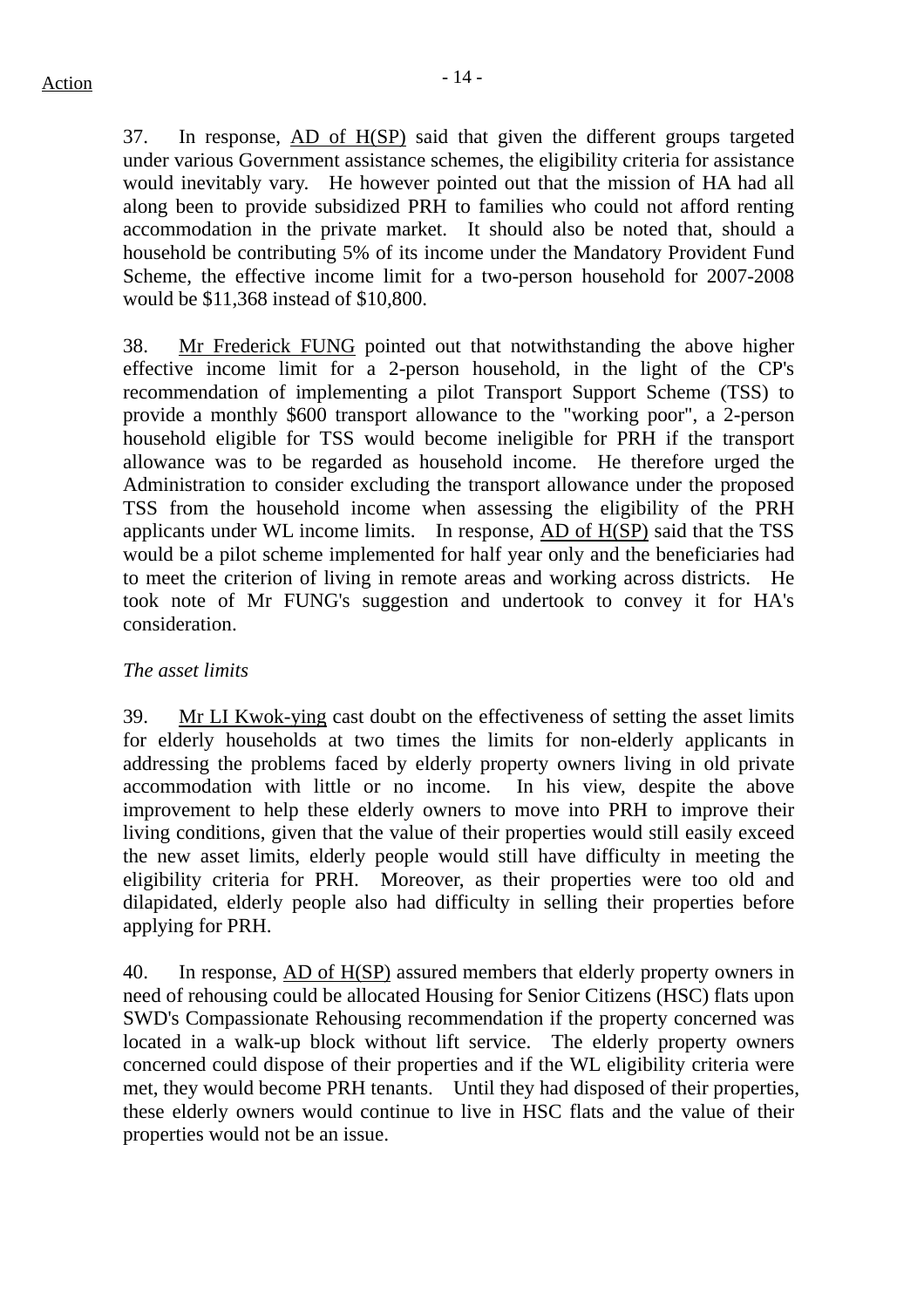*Exclusion from the public rental housing eligibility net* 

41. Mr Albert HO enquired whether applicants excluded from the PRH eligibility net because of adjustments to the WL income and asset limits as a result of the Review had to file application afresh should they subsequently become eligible again. In reply, AD of H(SP) explained that no reduction in WL income and asset limits were proposed for 2007-2008 and therefore no applicants should be excluded from the WL as a result of the Review this year. Besides, in order to minimize the impact of the annual change in the limits, HA introduced in 2002 an arrangement whereby WL applicants who had failed to meet the limits and whose applications accordingly been cancelled could reinstate their applications within two years after the cancellation if subsequent limits revisions or changes in their own circumstances rendered them eligible under the prevailing limits.

42. In response to Miss CHAN Yuen-han on whether the above approach would also apply to PRH tenants affected by redevelopment of PRH estates, AD of H(SP) confirmed that sitting tenants would be handled according to the Housing Subsidy Policy and Policy on Safeguarding Rational Allocation of Public Housing Resources, which in essence involved the determination of the level of rents paid, namely, whether the tenants concerned should pay market rents, 1.5 times rent or double rent plus rates.

43. Mr LEUNG Kwok-hung highlighted complaints about applicants being excluded from the PRH eligibility net because of slight pay rises, and urged HA to be more flexible and understanding when handling marginal cases, such as retaining applicants on the WL if their income had only exceeded the income limits below a certain percentage, so that they could maintain their positions in the Waiting List should they subsequently become eligible again. The Chairman echoed his views, and proposed that the percentage and the grace period be set at 5% and one year respectively. In response, PSH assured members again that applicants who failed in the income/asset test but subsequently became qualified under the prevailing eligibility rules as a result of income/asset limits revisions or substantiated changes in family circumstances could reinstate their original PRH applications within two years.

### *The way forward*

44. As proposed by Mr WONG Kwok-hing, members agreed that the Secretariat should prepare a list of the major views, concerns and suggestions expressed at the meeting for the Administration to relay them to SHC for consideration.

(*Post-meeting note*: The list was forwarded to the Administration on 6 March 2007. The Administration's response was circulated to members vide LC Paper No. CB(1)1170/06-07(01) on 16 March 2007. Subsequently, HA agreed to exclude the cross-district transport allowance under the TSS when determining the income eligibility of PRH WL applicants. The exclusion would take effect upon the implementation of the TSS.)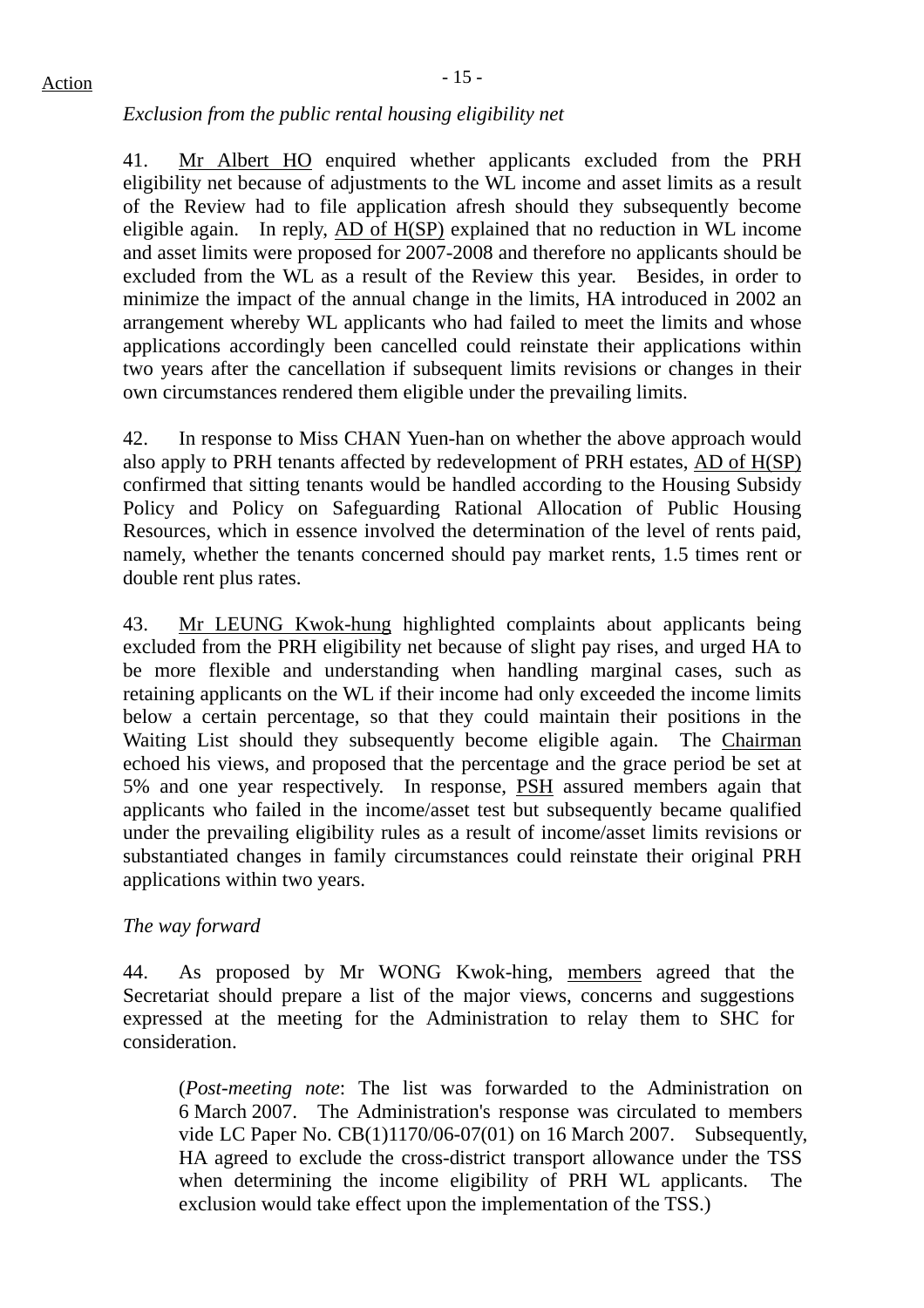| VI | <b>Creation of the post of Assistant Director (Independent Checking Unit)</b> |                                |
|----|-------------------------------------------------------------------------------|--------------------------------|
|    | $(LC$ Paper No. $CB(1)1012/06-07(06)$ -- Information paper provided by        |                                |
|    |                                                                               | the Administration             |
|    | LC Paper No. $CB(1)1012/06-07(07)$ -- Background brief on creation of         |                                |
|    |                                                                               | the post of Assistant Director |
|    |                                                                               | (Independent Checking Unit)    |
|    |                                                                               | prepared by the Legislative    |
|    |                                                                               | Council Secretariat)           |
|    |                                                                               |                                |

### Briefing by the Administration

45. The Deputy Director of Housing (Corporate Services) (DD of H (CS)) briefed members on the Administration's proposal for the permanent retention of a supernumerary post of Assistant Director of Housing (AD of H) in the Housing Department (HD) mainly to head the Independent Checking Unit (ICU). He said that the functional need to permanently retain the post of AD of H had been confirmed as early as 2003 when HD conducted a review of its organization structure. However, pending completion of the detailed assessment then under way of the legal, staff management and resource implications of lifting the statutory exemption of HA's buildings from the Buildings Ordinance (BO) (Cap. 123), the post had been retained on a supernumerary basis instead. This assessment had now been completed. The Administration had decided that the statutory exemption should not be lifted because of the complication over the question of whether criminal liability should be imposed on Government and civil servants in the discharge of public duty. As the current ICU operation would be maintained for the long term, there was a practical need to retain the AD of H post on a permanent basis. The post was functionally justified in consideration of its existing heavy and expanding responsibilities. There was no room for internal redeployment of other directorate officers to undertake those duties because of the substantial downsizing of HA's directorate establishment in the past four years, which resulted in the net deletion of 24 directorate posts, or 34% of the establishment in January 2003.  $DD$  of  $H (CS)$  added that subject to members' comments, the Administration planned to put the proposal for consideration of the Establishment Sub-committee of the Finance Committee in May 2007.

### Discussion

46. Mr WONG Kwok-hing noticed that the responsibilities of AD of H involved the vetting of construction proposals concerning structural alteration to existing buildings in respect of the divested RC facilities submitted by The Link. Pointing out that as a result of this arrangement, AD of H instead of The Link might be held criminally liable should The Link contravene provisions of the BO, he queried the rationale for the arrangement.